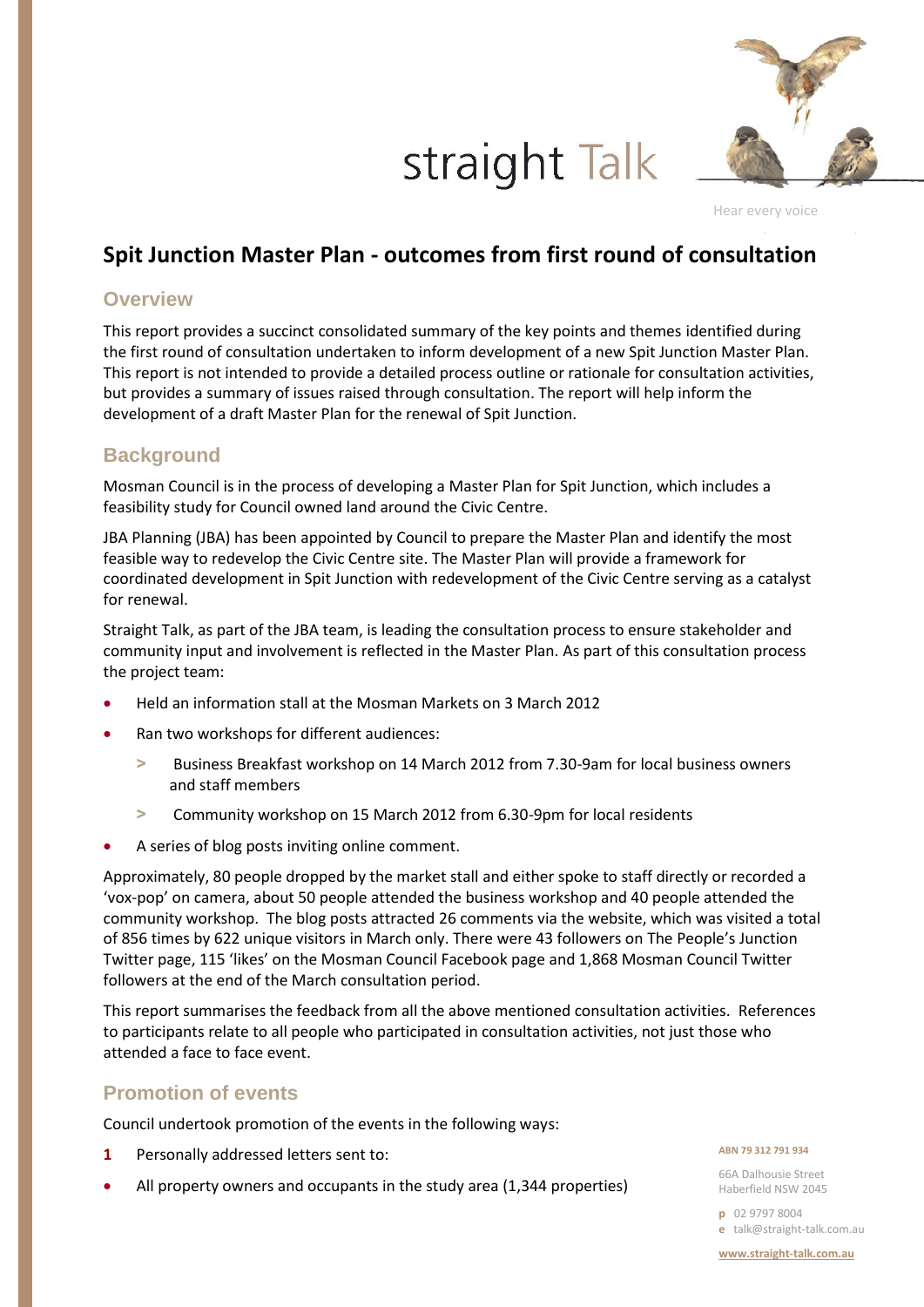- Randomly selected properties throughout the Mosman Local Government Area (427 properties)
- Local community groups, schools, government departments and neighbouring councils (42 organisations)
- Commercial real estate agents in Mosman outside of the study area (six agencies).
- **2** Letters, flyers and posters hand delivered with a personal explanation to all ground floor shops and businesses along Spit and Military Roads within the study area (150 businesses).
- **3** Two advertisements in the Mosman Daily on 23 February and 8 March 2012.
- **4** Information posted online:
- Council main website www.mosman.nsw.gov.au
- Council's planning webpage www.mosmanplanning.net
- **•** Facebook The Peoples Junction
- Twitter.
- **5** Posters displayed at various locations within the study area.
- **6** Urban Planning e-newsletter (482 subscribers).

## **Consultation objectives**

The objectives of the consultation activities were broadly to:

- Increase awareness across the community that the planning process was underway and promote opportunities for people to participate
- Provide information about the project and planning process
- Invite input and participation from a wide range of community members
- Obtain input to and feedback on draft planning principles and ideas
- Identify possible project ideas and initiatives that could be considered.

## **Key themes and issues**

### **Future character**

Participants were asked to think about how they desired Spit Junction to be in the future after positive change and renewal. A full comprehensive list of ideas has been given to the project team as a basis for developing a future character statement for the Junction. The word cloud below neatly summarises the 'vision' for the Junction identified through consultation.

It should be noted that a small number of participants were not convinced that positive change could be achieved through the master planning process unless traffic was diverted away from the area. Other participants felt that short term improvements should be prioritised over long term change. For example, there was a view that footpaths needed to be improved on Spit and Military Roads to remove trip hazards and that safety of pedestrian crossings needed to be improved.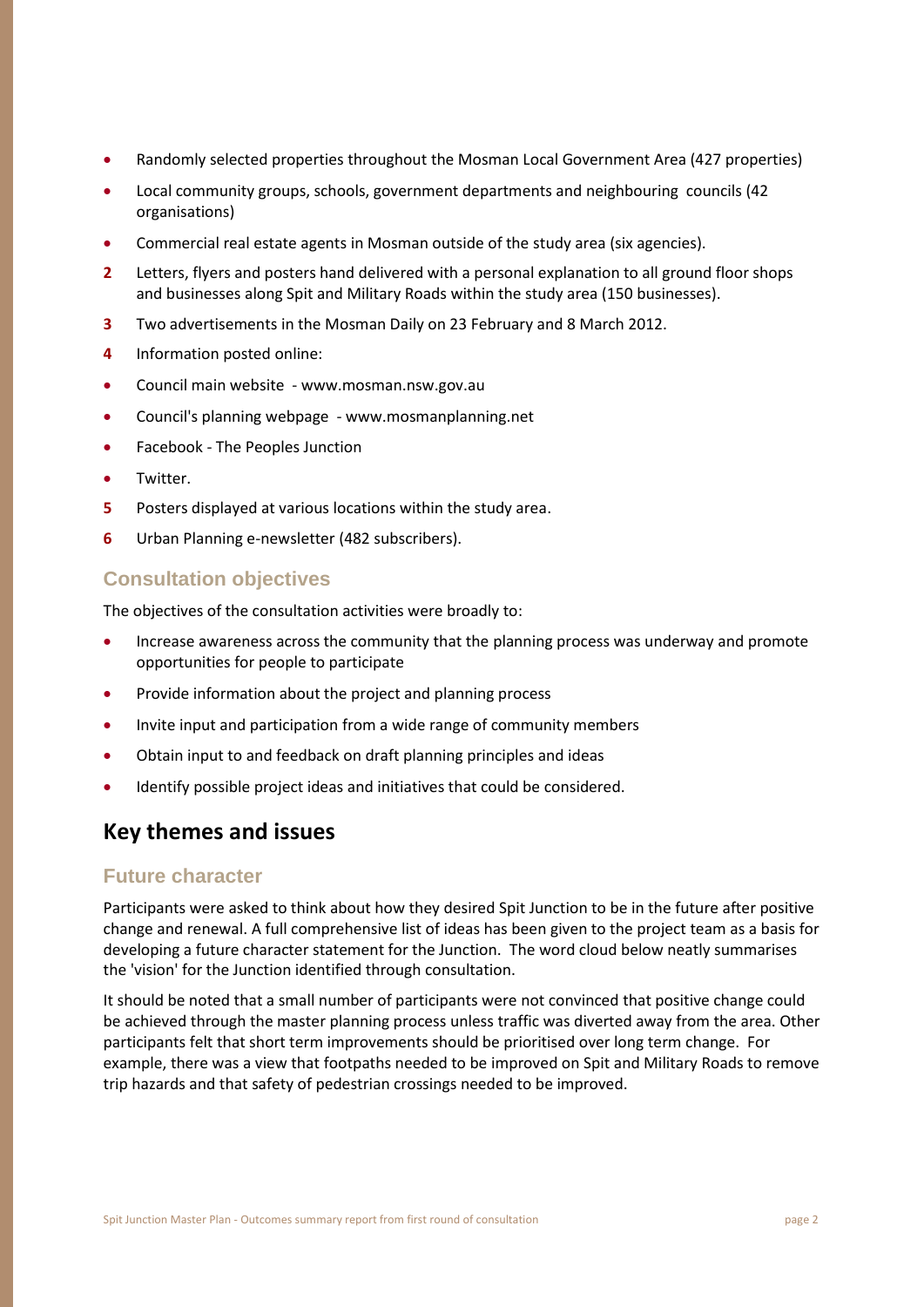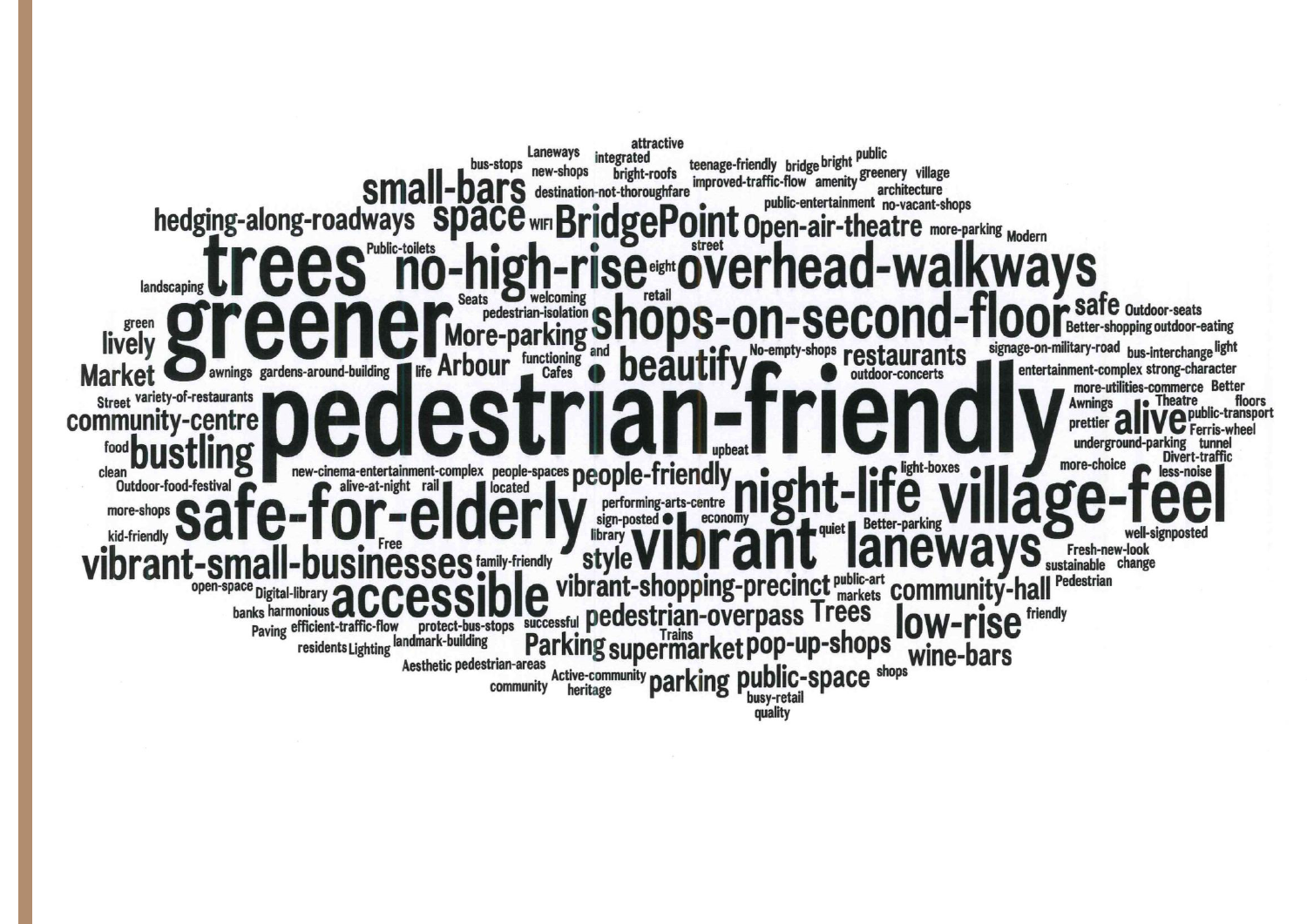## **Connections - Better connected community**

One priority of the Master Plan is to ensure Spit Junction becomes 'better connected' for pedestrians. The project team presented an idea to provide a network of laneways that would:

- Provide a secondary network of connections away from the busy roads in the study area
- Provide new through-site pedestrian connections in conjunction with the redevelopment of key sites
- Encourage key pedestrian movement corridors through active frontages and awnings
- Reinforce a connected street network that supports the community and attracts/sustains economic activity and makes streets and lanes more attractive for walking, aesthetically appealing and comfortable to use.

Participants were asked to provide feedback on the idea of creating a network of laneways to improve accessibility. There was more support than opposition to this idea, but participants did have some concerns, specifically around the need for:

- Truck deliveries to be considered to support business needs and ensure laneway loading and deliveries can be accommodated
- Alternative parking to be provided to offset any loss of parking in laneways
- High amenity and the need for laneways to provide safe and attractive thoroughfares for pedestrians - they were identified as currently being unattractive and unsafe
- Building controls to promote activation to ensure land uses front directly onto laneways
- Laneways to 'lead somewhere' rather than just be another walking path.

There was however, overwhelming participant support for the creation of a new laneway network which would redirect pedestrian activity away from Military and Spit Roads. Suggestions included:

- Look at Vulcan Lane in Auckland, New Zealand or Row Street in Eastwood as good examples of laneways with an integrated mix of cafes and shops and quality public space
- Focus on the northern end of Mosman, which some participants believed has been cut off from the rest of the Junction - pedestrian tunnels or laneways could be established to improve connectivity
- Enable food and liquor licensing in laneway areas to compete with Neutral Bay
- Block off Clifford Street to create a new plaza with the Greater Union development
- Block off Brady Street to create a new plaza to improve connectivity and amenity around Boronia
- Make parking more convenient to encourage people to stay longer
- Upgrade Horden Place, which some participants felt had become run down the shops could be reversed to increase laneway usage and buildings could be restored
- Develop outdoor seating and awnings to encourage active laneway usage
- Myagah Mews is used well the other lanes could be designed to replicate it
- Restrict cars to the primary road network and dedicate laneways for cyclists and pedestrians.

Participants were also asked to identify other ideas that could improve connectivity within Spit Junction. The vast majority of comments related to improving parking and the need to significantly increase parking within the Junction. There was a common view that the lack of parking impacted people's desire to shop in the area and limited business viability. A number of people felt that addressing traffic problems had to be a priority as they felt it was a prerequisite for renewal. Many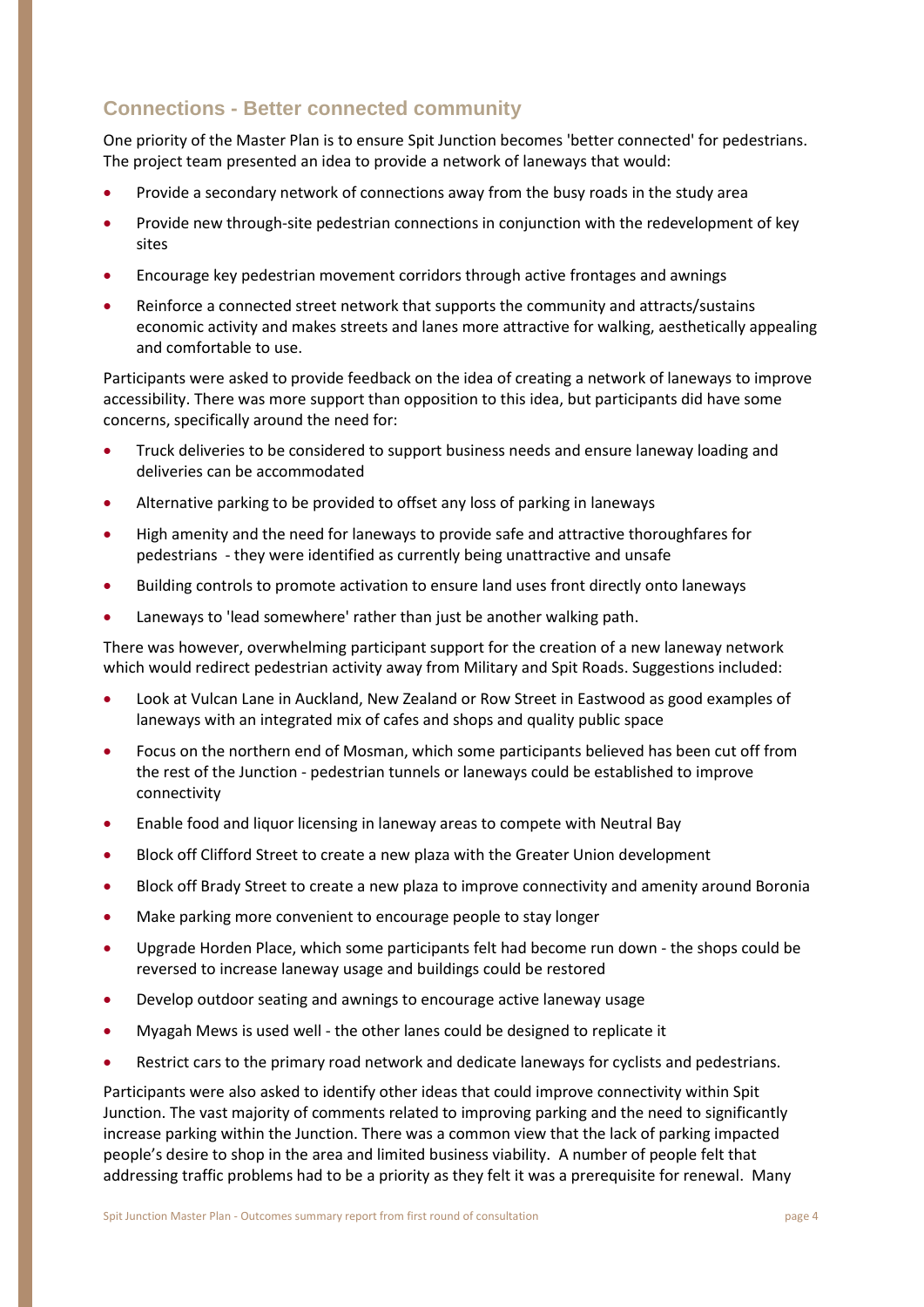participants also felt that new developments would bring more cars to the Junction and further aggravate the traffic problems.

In addition to suggestions about parking, it was suggested that another pedestrian overpass or underpass be built and that bus stops on Military and Spit Roads be improved. There was support to improve the pedestrian connection to Bridgepoint at street level. Other suggestions related to the need for better cycle facilities and paths through the Junction, with the preference being for cycle lanes to be established on secondary roads to not impact traffic flow on primary roads.

It was noted that the State Government was working to create Bus Rapid Transport along Spit Road to improve public transport services on the North Shore. To support rapid transit services, it was noted that Council was planning a bus interchange utilising part of the cinema site and Clifford Street. The majority of participants supported the idea of rapid transit services and the new bus interchange and thought that traffic flow would improve. However, several participants were concerned that the interchange site was not the right location with one suggestion that it should be built on the corner of Cowles and Military Roads (on the old KFC site), to ease traffic coming from the Northern Beaches as well as from Mosman.

## **Public Space - Better places and spaces**

A key aim of the Master Plan is to create more vibrant public domain and spaces for community interaction. The project team identified an idea to increase public space by reconfiguring pedestrian crossings across Military and Spit Roads to create a 'scramble crossing' linking the north and south sides of the Junction and providing a new paved plaza area to the front of the Civic Centre. It was noted that the scramble crossing could only happen with State Government support.

Workshop participants were asked to provide feedback on the idea of creating a scramble crossing to create a useable and functional public space for people. Participants were also asked to come up with other suggestions that they believed would improve the pedestrian experience.

There was much support for the implementation of a scramble crossing as people felt it would considerably improve pedestrian safety, similar to the benefits achieved from the scramble crossing in Archer Street, Chatswood. However, there was concern that the State Government would not support the crossing idea and that nothing would be done to improve the current problem. One compromise suggestion was for a tidal flow scatter crossing to be in place only during off-peak times, with the existing traffic controls in place to optimise traffic flows during peak hours. If the scramble crossing is not viable, another suggestion was to remove the two stage crossing. In order to determine the viability of the scramble crossing, the project team need to seek in principle support from the State Government to provide direction to the master planning process.

There was also some support for another overpass or underpass to be built, possibly near Punch Street, if the scramble crossing was not developed to provide alternative pedestrian access. There was a suggestion to build a new covered upper level deck across both sides of Spit Road with shops and community facilities connecting Bridgepoint and the Civic Centre to allow pedestrian circulation above street level and away from the traffic. However, other people felt that for accessibility purposes all pedestrian access should ideally remain at ground level and did not support the idea of focussing pedestrian activity above street level. Some people felt that instead of creating new pedestrian crossings, the existing pedestrian access points could be better integrated and made more accessible and open - this comment was made in relation to the Bridgepoint overpass. It was also suggested that the appearance of the Bridgepoint overpass needed to be improved.

Other comments relating to public space included that:

- The pedestrian crossing at Brady Street could be improved
- Crossing times could be extended, to give more time for mobility impaired pedestrians to cross major roads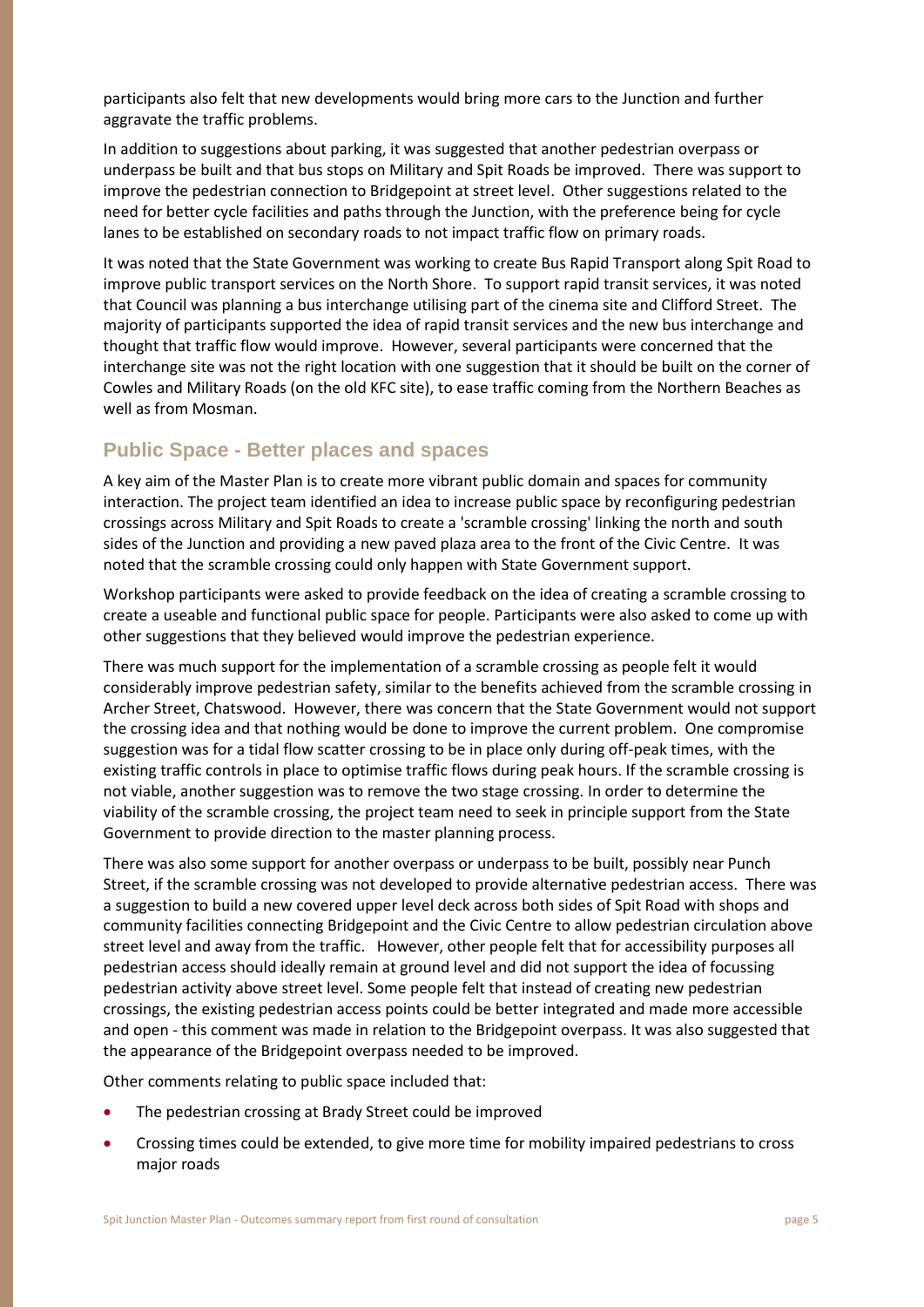- Signage along Spit and Military Roads could be improved to increase pedestrian safety
- New paving could improve amenity for pedestrians
- Trip hazards on footpaths along both sides of Spit and Military roads could be reduced and footpaths could be upgraded to improve safety and amenity for pedestrians
- Planter boxes, mature trees or acoustic installations could help buffer the traffic noise along Spit Road.

## **Activity - Reinvesting in urban life**

A key objective of the Master Plan is to enable land use change and new development within Spit Junction. To turn the tide of vacant shop fronts in the Junction, the Master Plan needs to provide a framework to encourage change through public and private investment. In an area like the Junction, with high property values, development incentives in the form of height and density need to be provided to encourage landowners to amalgamate sites and redevelop them. While a blanket approach to building height and density controls was not proposed for Spit Junction, the project team identified a number of key sites clustered around the Spit and Mosman Road intersection to underpin renewal and serve as catalysts for new development and investment. The idea was to focus development height on these landmark sites and for them to provide a new hub of activity within the Junction.

Participants, particularly community members, raised some concerns about increased building heights. However, business representatives generally were more supportive of increased heights and supported new development. The latter seemed to have a better understanding of the correlation between renewal and development and supported provision of controls for increased floor space ratios and development densities.

Participants were asked to nominate a height limit for key sites in Spit Junction. The majority of participants identified that they could accept buildings of between four and ten storeys in height with a smaller number of participants wanting either buildings no higher than two or three storey or buildings of 20 plus storeys. There was no support for blanket height controls and recognition of the need for a case by case analysis of sites to identify those suitable for higher development. The views about building heights ranged significantly:

- There was equal support by participants who identified they would be prepared to see either four to six storeys and eight to ten storeys
- A minority of participants identified that no additional height would be desirable and that heights should be capped at two to three storeys
- A smaller minority of participants suggested heights of 18 or 25 storeys on condition that such development provided land for community facilities or public space.

People that opposed increasing densities and building heights were concerned that:

- The 'village' character of the area would be lost if significant new multi-storey development was to occur
- There were already many vacant buildings and introducing new development was unnecessary as there was no demand for more retail or commercial space
- Solid high rise development over four storeys would create a canyon wind tunnel down Spit Road
- High rise development would make Mosman look like Dee Why, Bondi Junction or Chatswood
- The Junction was already dense enough and an increase in density would be unnecessary
- Increased height on select sites would set an undesirable precedent for excessive height across the whole area.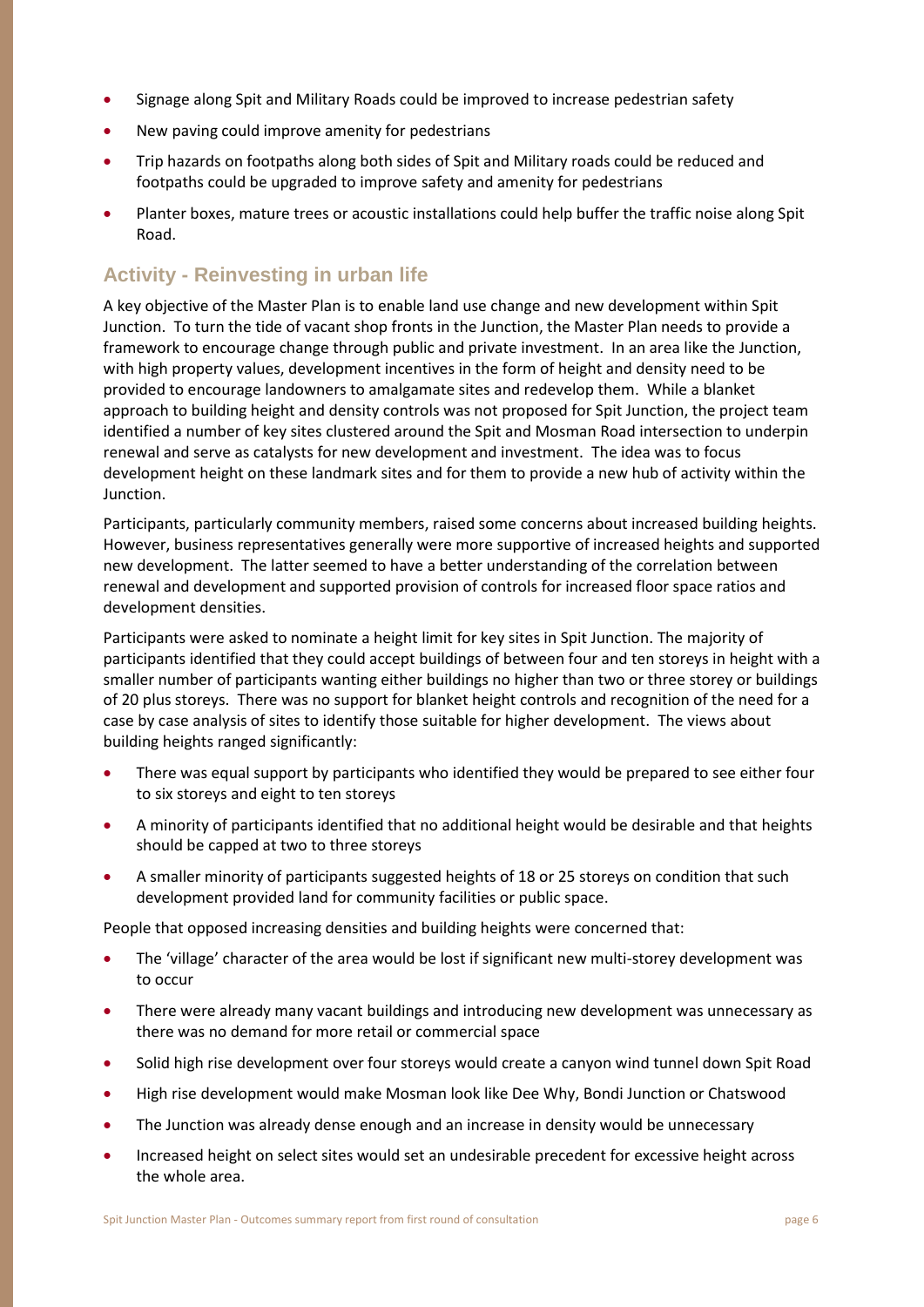People that supported increased height on select sites suggested that:

- Heights would be acceptable as long as buildings were architecturally designed to be aesthetically pleasing
- High buildings should be orientated to take advantage of views
- Buildings should be designed to step up heights to reduce the bulk and massing of the built form
- Tangible community benefits should be provided as a trade-off for increased height
- Solar mapping needed to be undertaken to identify suitable locations for high rise development to ensure the amenity of adjoining properties was not adversely affected
- Due to economic realities that incentives should be provided to enable sites to be consolidated for renewal.

Participants were asked to identify other ideas that would encourage private investment and renewal in the area. Participants suggested that:

- A boutique hotel could be developed on the Greater Union site or the existing Civic Centre site to encourage tourism
- Shops on Spit Road to Ourimbah Road could be redeveloped
- Development controls could encourage facades along Spit Road to be upgraded to improve the visual amenity of the strip
- Opportunities to provide more residential land use to increase the number of people living in the Junction could be considered
- Incentives could be provided to contribute land or funds for community good in return for increased height
- Underground parking could be introduced at Allan Border Oval or Council site to encourage private investment because developers would know that parking issues would be resolved. If underground parking at the Oval is unfeasible, then a new public multi-storey parking centre could be considered on another Council site
- Three hour free parking could be provided
- Opportunities for mixed use development with residential uses on top of commercial or retail uses could be encouraged.

Participants generally recognised that Council needed to be at the forefront of change and provide incentives to encourage landlords to sell to private developers and that Council owned sites would be a catalyst for renewal in the area.

Participants gave feedback on the proposed key sites for renewal and on the idea of creating landmark buildings in the heart of the Junction. In principle, participants supported change and renewal and recognised that there were opportunities to achieve renewal through redevelopment of key sites. Participants identified the opportunity to reinforce the commercial and civic role of the Junction in Mosman. However, there were mixed views about significant development on key sites and no concrete feedback was received about building heights to facilitate amalgamation of sites. The following comments were made about key sites:

 General support for a new arcade or plaza linking through to improve access to Bridgepoint Shopping Centre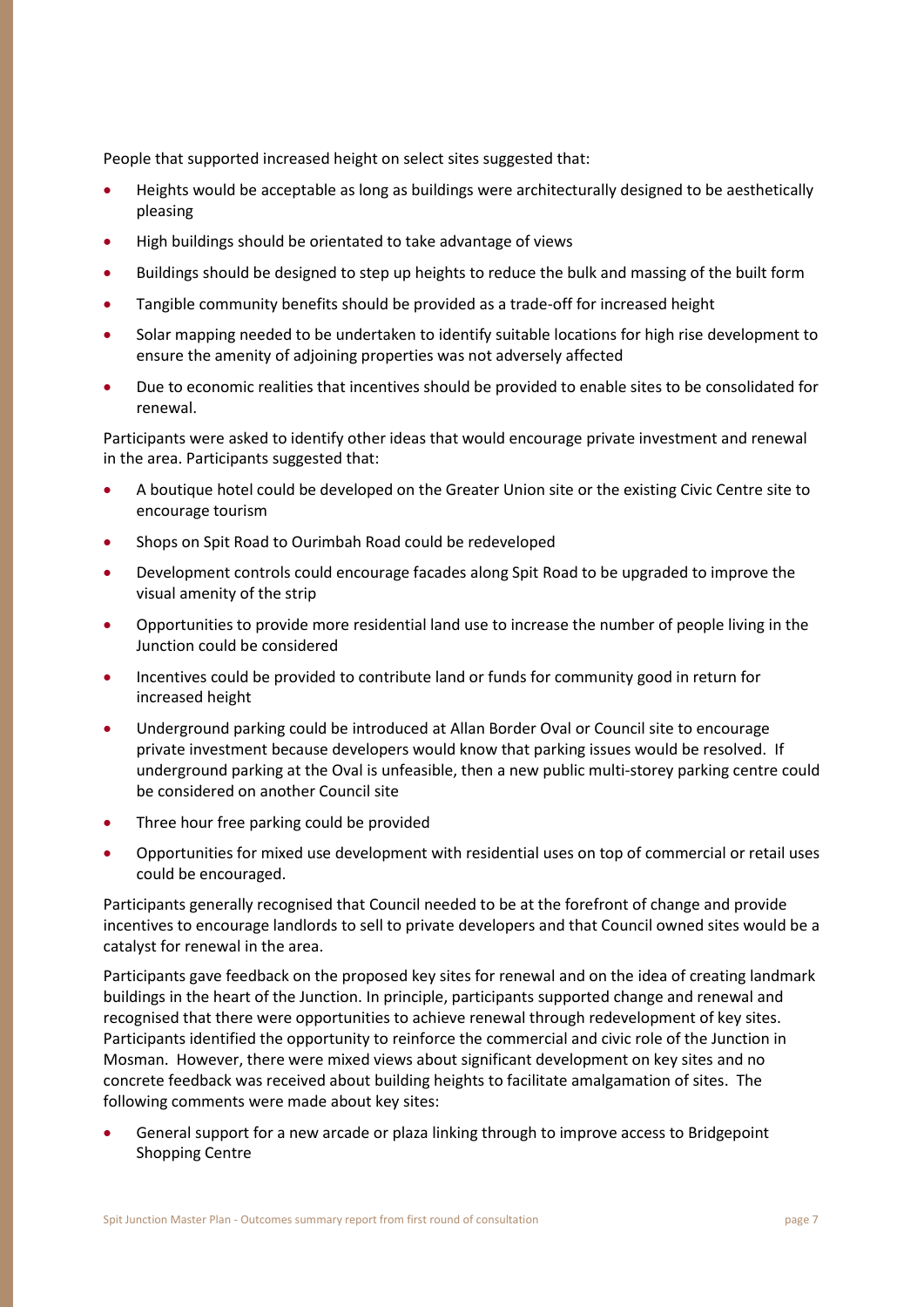- General support for redevelopment of the Greater Union site, provided new parking integrated with the new development and support for creation of a new plaza and bus interchange in front of Clifford Street
- There was concern that redevelopment of key sites would aggravate the traffic issues and that the road and traffic network would need to be addressed before any development could occur
- General support for redevelopment of Civic Centre site, but there was a perception it had recently been refurbished and a view that many of the buildings were well used and functioned well. Concern that development would need to be funded through a rate rise and some participants did not support an increase in rates
- Bridgepoint Shopping Centre should be recognised as a key site and integrated with the Master Plan to recognise that the centre needed to be redeveloped
- The examples of landmark buildings identified by the project team were thought by some participants to be out of character for Spit Junction who felt the architecture needed to be more appropriate for the area.

## **Community - Reinventing the civic heart**

The aim of redeveloping the Civic Centre is to ensure that it becomes the 'civic heart' of the community and a contemporary hub of community life and cultural activity as well as acting as a key driver of growth, change and development within the Mosman community. The project team presented an idea for financially feasible redevelopment of Council owned sites to provide a mix of new buildings with a defined active civic edge fronting onto Mosman Square and Military Road and a quieter residential edge fronting onto Mosman Park.

Participants provided feedback on how Council owned sites could be redeveloped and on the sort of facilities they believed should be part of a multi-purpose civic centre. Two examples of multi-use civic centres that participants identified were the Surry Hills Library and the Wexford Council Building in Ireland.

#### **Community facilities**

There was strong support for developing a space for public entertainment, such as a multi-use community hall with a stage, or an outdoor amphitheatre or open air theatre. It was suggested that the community hall could also be used for Council meeting rooms. There was also some support to redevelop the old town hall into a performing arts centre, to upgrade and expand the library and to retain the existing art gallery building.

Other suggestions for community facilities included provision of more public plazas, outdoor street furniture, street trees and landscaping, an arbour or awnings to provide shade to public areas, public toilets and a parents room, bike facilities and bike paths, facilities for children and teenagers, lighting, public art, automatic teller machines on both sides of the Junction and free WIFI in public areas.

#### **Uses**

There was strong support for outdoor dining and more small bars and restaurants to activate the area at night and compete with Neutral Bay and Cremorne. One suggestion was to utilise the area outside the Civic Centre for alfresco dining and to relax Council controls to enable businesses to utilise outdoor space for pavement dining. There was also interest in having a large supermarket located in the area. Some participants recognised that Fourth Village Provedore was a good use that had helped to revitalise the area.

#### **Markets**

There was concern that the public space that accommodates the Mosman Market may be reduced, which would be detrimental to stall holders. One suggestion was to open Mosman Square to Military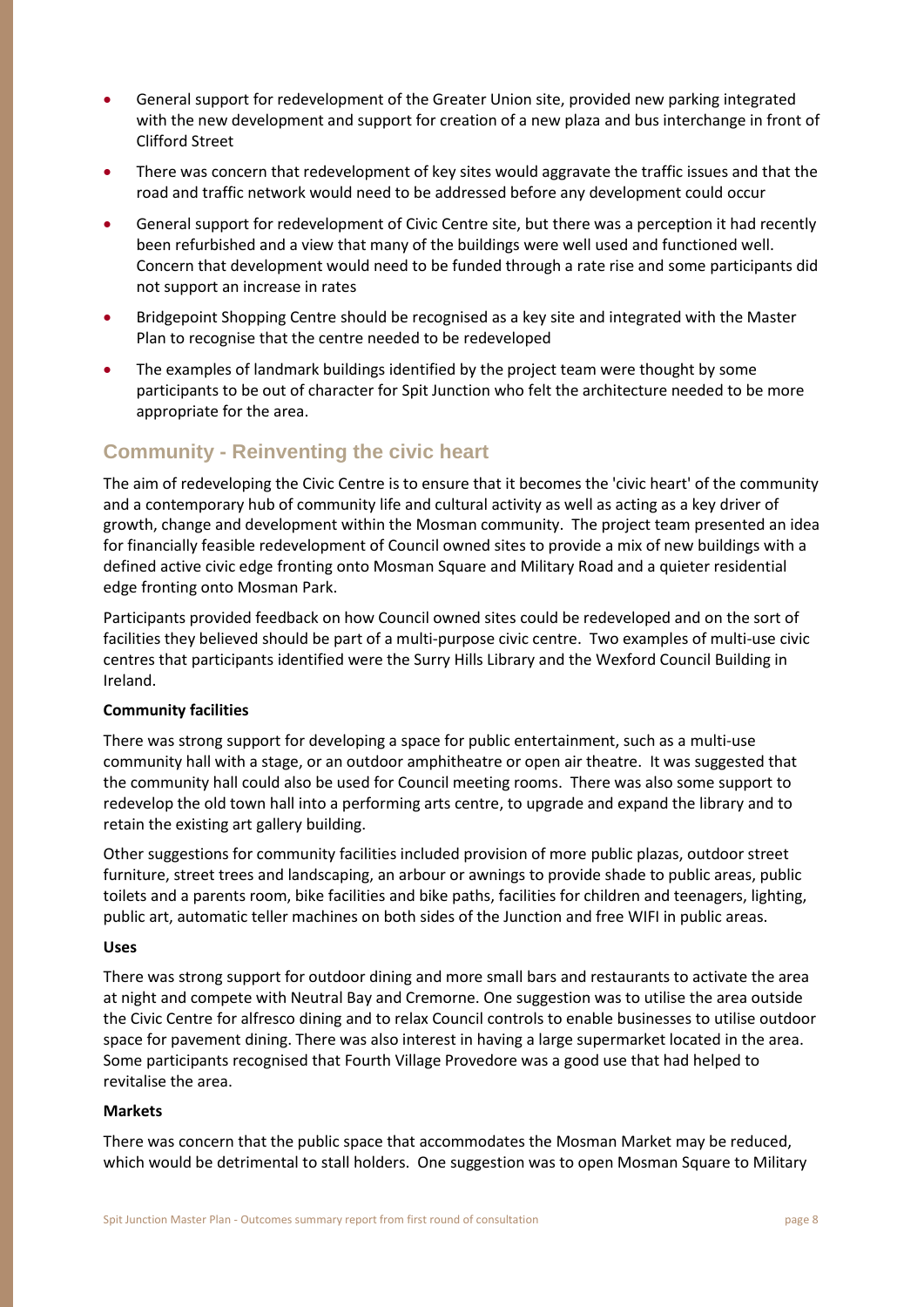Road to create a better space for the markets. There was some support to ensure that redevelopment works would not unduly impact stall holders or the ongoing operation of the markets.

#### **Council offices**

There was strong support to design the new Council office building to be an inviting 'people friendly' building with connected external and internal public spaces to open up the building to the community. It was suggested that the building be designed to have a more effective ingress/egress area. It was also suggested that ground floor uses should be designed to be active and not closed off from the community.

Some participants did not feel the Civic Centre should be redeveloped and felt that it had recently been restored or that Council should reuse existing vacant buildings in the area instead of expanding commercial space at the Civic Centre.

#### **Architecture**

There were mixed views about appropriate architectural styles, with some participants thinking new development had to be sympathetic to existing heritage architectural styles and others thinking contemporary architecture would provide opportunity for more landmark, cutting-edge buildings to be established.

#### **Car parking**

There was strong support to increase the provision of public parking to drive renewal and support local businesses. The majority of participants felt that parking was key to securing positive change. There was some support to optimise the use of the space behind the Civic Centre that is currently used as an at-grade car park by providing basement parking.

#### **Increased population**

There were opposing opinions in regards to residential development being integrated with a new civic office building and some support for residential land use fronting Mosman Park.

A number of participants supported increased residential development within the Junction on key sites on the basis that additional people would support business viability and make the area more lively during the day and night. However, other participants liked the existing appeal of the area and did not think increased residential densities would improve the area.

#### **Funding civic renewal**

There was concern that public assets would have to be sold in order to fund the development of the Civic Centre. There was also concern that a rate rise would have to occur if the Civic Centre was to be redeveloped. Some participants felt very strongly about Council ensuring that no rate rise should occur. Other participants supported commercially viable redevelopment of the Civic Centre.

## **Conclusion and next steps**

This report provides a succinct consolidated summary of the key points and themes identified during the first round of consultation to inform preparation of a draft Master Plan for Spit Junction. Consultation activities included a stall at the Mosman Markets, a business breakfast workshop, a community workshop and ongoing blog posts.

While there was consensus that the Junction had become rundown and needed renewal there were mixed views about some planning issues, specifically building heights. The paradox was that there was widespread support for renewal but limited understanding, or acceptance, of the development drivers needed to facilitate private investment and bring about positive change.

While the value of master planning was accepted, there was a widely held view that some changes, for example to improve pedestrian safety or footpath maintenance, were needed over the short term and could not be delayed until after a master plan had been adopted.